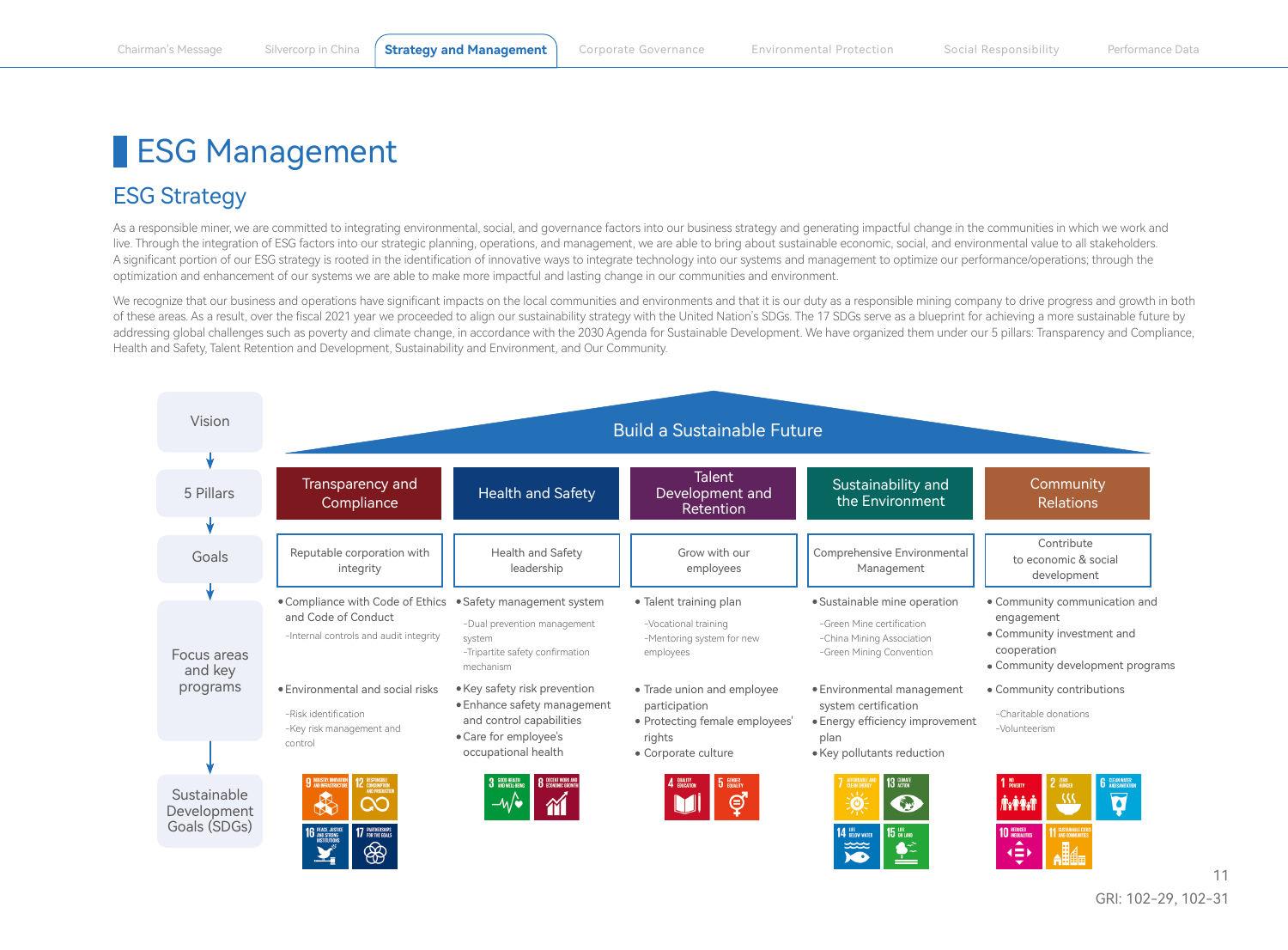## Supporting SDGs

| <b>SDGs</b>                                   | NO<br>Poverty<br><b>Niffinity</b>                                                                                                                                                                                                                                                                                                                                                                                                                                                                                                                                                                                                                                  | 2 ZERO<br><u>{{{</u>                                                                                                                                                                                                                                                                                                                                                                          | <b>3</b> GOOD HEALTH<br><b>3</b> AND WELL-BEING<br>$-\mathcal{W}$                                                                                                                                                                                                                                                                                                                                               | 4 QUALITY                                                                                                                                                                                                                                                                                                                                                                                      | <b>5</b> GENDER<br>⊜                                                                                                                                                                                                                                                                                                                                                         | <b>6</b> CLEAN WATER                                                                                                                                                                                                                               | AFFORDABLE AND<br>CLEAN ENERGY<br>$\sqrt{17}$<br>$\circ$ )-                                                                                                                                                            | <b>8</b> DECENT WORK AND ECONOMIC GROWTH                                                                                                                                                                                                                                                                        |
|-----------------------------------------------|--------------------------------------------------------------------------------------------------------------------------------------------------------------------------------------------------------------------------------------------------------------------------------------------------------------------------------------------------------------------------------------------------------------------------------------------------------------------------------------------------------------------------------------------------------------------------------------------------------------------------------------------------------------------|-----------------------------------------------------------------------------------------------------------------------------------------------------------------------------------------------------------------------------------------------------------------------------------------------------------------------------------------------------------------------------------------------|-----------------------------------------------------------------------------------------------------------------------------------------------------------------------------------------------------------------------------------------------------------------------------------------------------------------------------------------------------------------------------------------------------------------|------------------------------------------------------------------------------------------------------------------------------------------------------------------------------------------------------------------------------------------------------------------------------------------------------------------------------------------------------------------------------------------------|------------------------------------------------------------------------------------------------------------------------------------------------------------------------------------------------------------------------------------------------------------------------------------------------------------------------------------------------------------------------------|----------------------------------------------------------------------------------------------------------------------------------------------------------------------------------------------------------------------------------------------------|------------------------------------------------------------------------------------------------------------------------------------------------------------------------------------------------------------------------|-----------------------------------------------------------------------------------------------------------------------------------------------------------------------------------------------------------------------------------------------------------------------------------------------------------------|
| Content                                       | End poverty in all its forms<br>everywhere                                                                                                                                                                                                                                                                                                                                                                                                                                                                                                                                                                                                                         | End hunger, achieve food<br>security and improved<br>nutrition and promote<br>sustainable agriculture                                                                                                                                                                                                                                                                                         | Ensure healthy lives and<br>promote well-being for all<br>at all ages                                                                                                                                                                                                                                                                                                                                           | Ensure inclusive and<br>equitable quality education<br>and promote lifelong<br>learning opportunities for<br>a                                                                                                                                                                                                                                                                                 | Achieve gender equality<br>and empower all women<br>and girls                                                                                                                                                                                                                                                                                                                | Ensure availability and<br>sustainable management<br>of water and sanitation for<br>all                                                                                                                                                            | Ensure access to<br>affordable, reliable,<br>sustainable and modern<br>energy for all                                                                                                                                  | Promote sustained,<br>inclusive and sustainable<br>economic growth, full and<br>productive employment<br>and decent work for all                                                                                                                                                                                |
| Silvercorp<br>actions in<br>Fiscal 2021<br>12 | · Provided 4,428 direct<br>jobs for people and<br>employed over 50 new<br>college graduates and<br>veterans every year, with<br>60% of the employees<br>hired locally;<br>· Provided indirect<br>employment and income-<br>generating opportunities<br>through the supply and<br>distribution of production<br>materials and logistics<br>support materials, mineral<br>product transportation,<br>infrastructure project<br>construction, catering and<br>living services, etc.;<br>• Paid taxes to the<br>government in places<br>where we operate and<br>boosted the economic<br>development of<br>surrounding communities<br>where our business is<br>located. | · Invested US \$1,032,601<br>building new roads in<br>Xiayu Town, including<br>tunnels with a total length<br>of 5.5 kilometers. The roads<br>were opened to traffic in<br>January 2021, making it<br>easier for villagers to travel<br>and transport goods;<br>· Implemented the local<br>employment policy and<br>provided regionally<br>competitive compensation<br>and benefits packages. | · Provided a comfortable<br>working environment and<br>ensured employee health<br>and safety; zero clusters<br>of COVID-19 cases at<br>the Company since its<br>outbreak;<br>· Carried out occupational<br>disease prevention<br>and control, set up<br>occupational health<br>files for employees, and<br>provided annual physical<br>examinations to protect<br>employees' physical and<br>mental well-being. | · Carried out the education<br>assistance program<br>providing scholarships for<br>employees' children; made<br>social donations in the<br>area of education, which<br>totalled US \$103,260 in<br>Fiscal 2021;<br>· Improved the employee<br>education and training<br>program; recorded 8,000<br>employee participations<br>in Fiscal 2021; vocational<br>training coverage reached<br>100%. | · Upheld gender equality,<br>setting up the Female<br>Workers Committee<br>within the trade union,<br>held regular meetings to<br>hear from female workers,<br>and encouraging female<br>employees to participate<br>in the Company's<br>management;<br>· Established an equitable<br>compensation system to<br>ensure men and women<br>receive equal pay for equal<br>work. | · Assisted in the water<br>supply project for villagers<br>in Gaocun Town, Yun'an<br>District, Yunfu City,<br>Guangdong Province,<br>benefiting 80 households<br>and over 360 villagers by<br>giving them access to safe,<br>clean drinking water. | · Phased out gas-<br>powered vehicles and<br>encouraged employees<br>to buy energy efficient<br>vehicles to accelerate<br>energy infrastructure<br>transformations;<br>· Replaced less-energy-<br>efficient equipment. | · Improved production<br>efficiency, reduced labor<br>intensity, and enhanced<br>resource utilization<br>efficiency through<br>automated, digitized,<br>and intelligent electrical<br>solutions;<br>· Provided competitive<br>compensation and benefits<br>and a comfortable working<br>and living environment. |